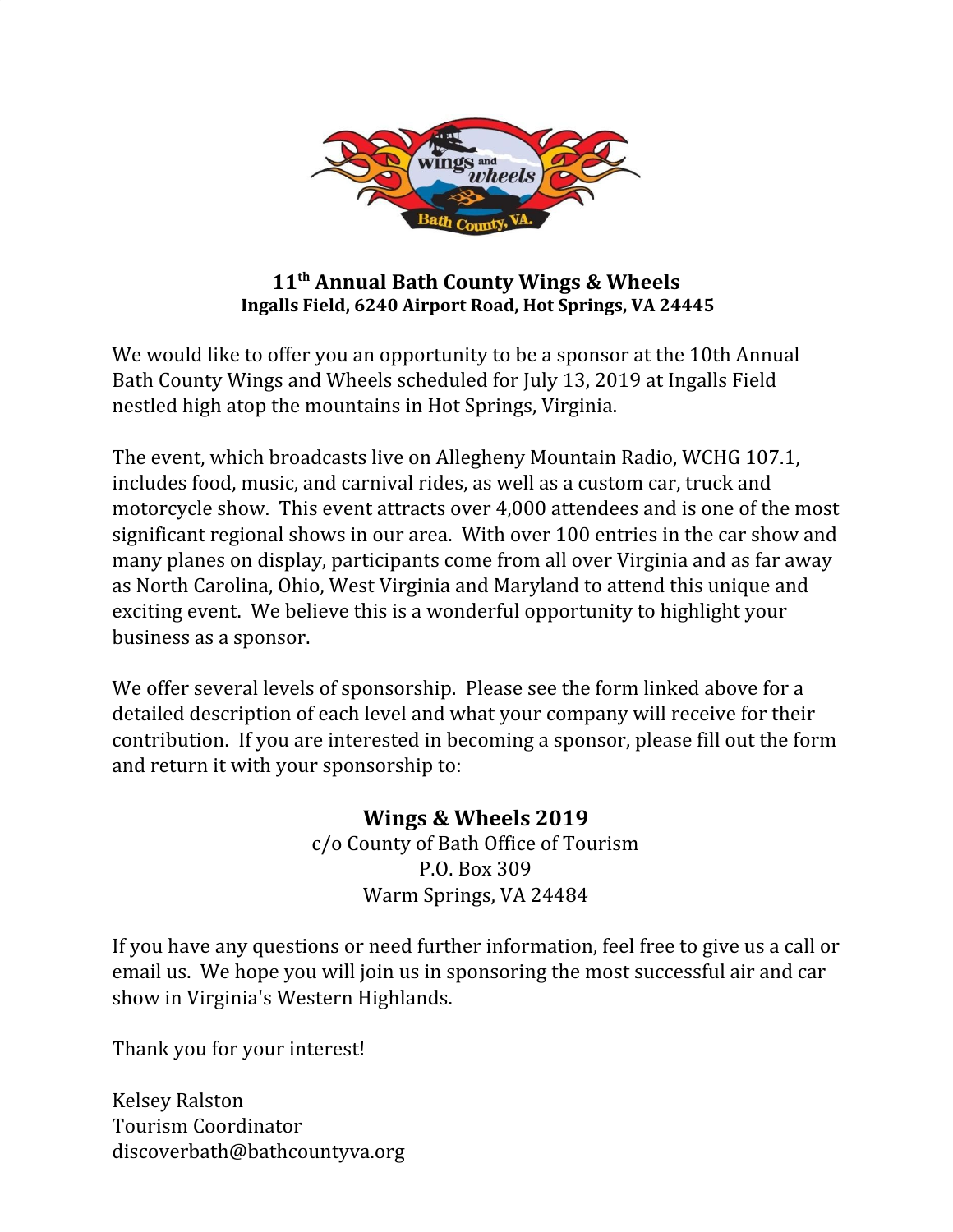540.839.7202



**11 th Annual Bath County Wings & Wheels Ingalls Field, 6240 Airport Road, Hot Springs, VA 24445**

# **Sponsorship Opportunities**

**You Can Sponsor an Acrobatic Air Performance. Please Call To Discuss. T-Shirts: \_\_\_\_\_ (\$500.00) Trophy's :\_\_\_\_\_\_( \$250.00) Your Company Will be Recognized With All Benefits Noted at the Platinum Level**

#### **Platinum**

**(\$1,000 and above) Your Company Name on All Promotional Materials As A Platinum Level Sponsor (Banners, Website, Flyers and T-Shirts) Your Company Listed in All News and Radio Promotions Fifteen Official "Wings & Wheels" T-Shirts Fifteen Admission Passes Free Booth Space for Your Company Announcement of Your Business During the Event Will Stuff Participant Goodie Bag With Your Information at No Charge**

#### **Gold**

**(\$500.00 –\$999.00) Your Company Name on All Promotional Materials As A Gold Level Sponsor (Banners, Website, Flyers and T-Shirts) Your Company Listed in All News and Radio Promotions Eight Official "Wings & Wheels" T-Shirts Eight Admission Passes Free Booth Space for Your Company Announcement of Your Business During the Event Will Stuff Participant Goodie Bag With Your Information at No Charge**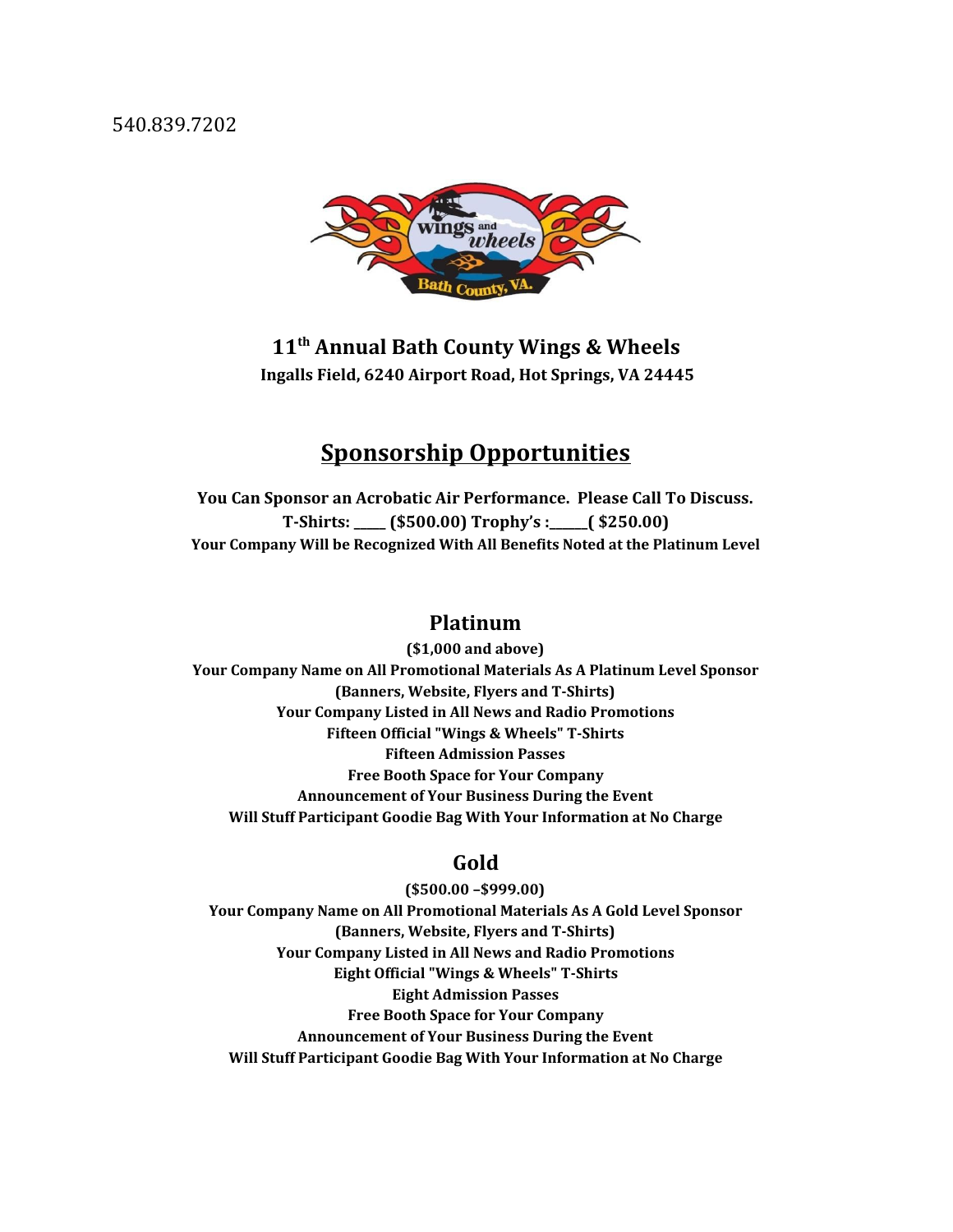#### **Silver**

**(\$250.00 – \$499.00) Your Company Name on All Promotional Materials As A Silver Level Sponsor (Banners, Website, Flyers and T-Shirts) Your Company Listed in All News and Radio Promotions Four Official "Wings & Wheels" T-Shirts Four Admission Passes Announcement of Your Business During the Event Will Stuff Participant Goodie Bag With Your Information at No Charge**

#### **Bronze**

**(\$100.00 - \$249.00) Your Company Name on All Promotional Materials As A Bronze Level Sponsor (Banners, Website, Flyers and T-Shirts) Your Company Listed in All News and Radio Promotions Two Official "Wings & Wheels" T-Shirts Two Admission Passes Announcement of Your Business During the Event**

### **Sponsor**

**(\$50.00 or In Kind Items) Your Company Name on All Promotional Materials As A Sponsor \*\* We will also accept items for the "goodie" bag (key chains, coupons, pens, hats). Approximate dollar value of the items donated will determine your sponsorship level.**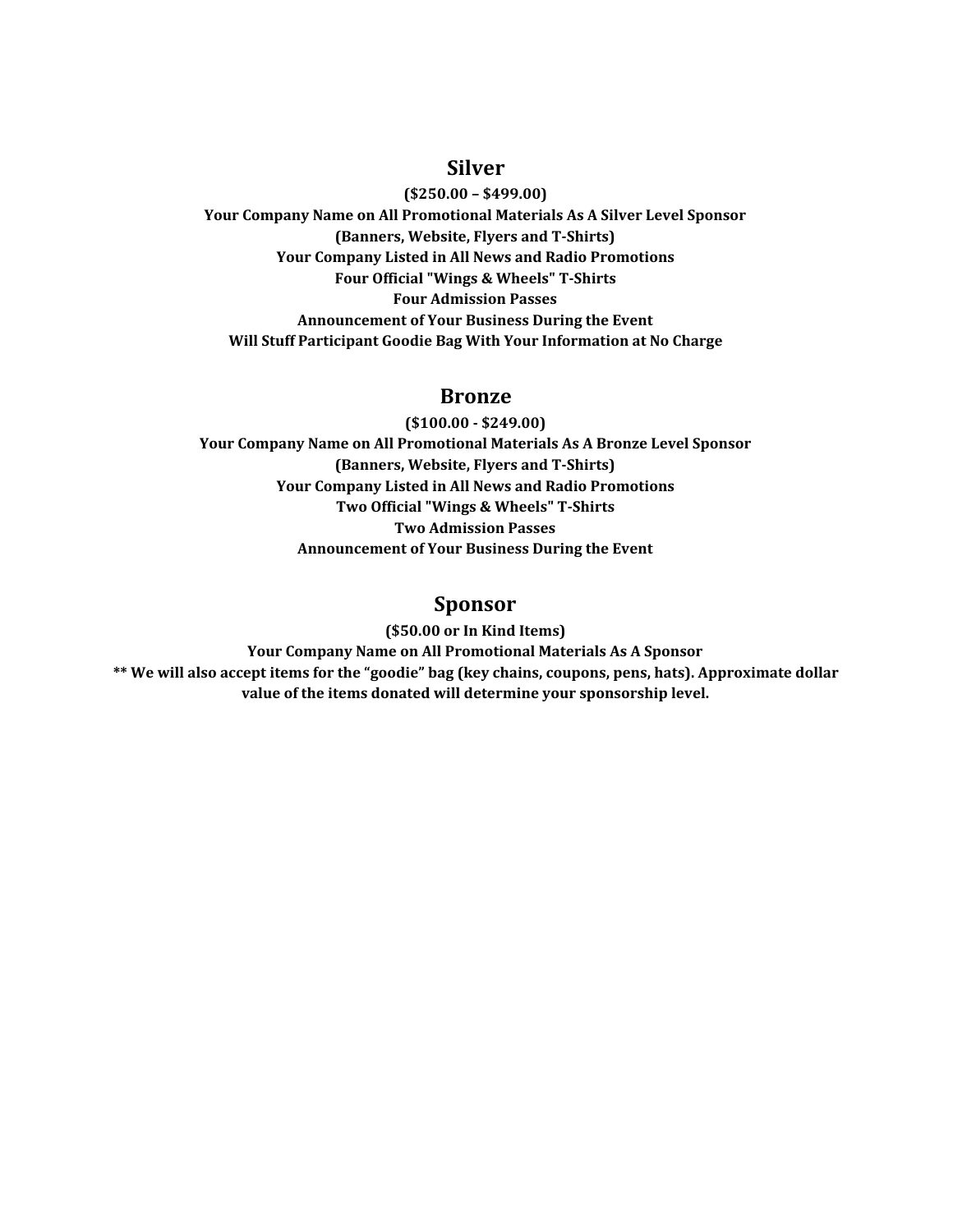

# **11 th Annual Bath County Wings & Wheels Ingalls Field, 6240 Airport Road, Hot Springs, VA 24445**

|                                                               | City: _______________________________State: ___________________________Zip: ________________________ |
|---------------------------------------------------------------|------------------------------------------------------------------------------------------------------|
|                                                               |                                                                                                      |
|                                                               |                                                                                                      |
|                                                               |                                                                                                      |
| <b>Sponsorship Level:</b>                                     |                                                                                                      |
|                                                               | Sponsor T-Shirts: _______(\$500.00) Trophy's: __________(\$250.00)                                   |
|                                                               | ___ Platinum (\$1000 +) ___ Gold (\$500-\$999) ___ Silver (\$250-\$499)                              |
|                                                               | <b>____ Bronze (\$100-\$249)</b> ___ Sponsor (\$50 - \$99)                                           |
| Goodie Bag Items: ____ Yes ____ No \$ Value: ________________ |                                                                                                      |
| <b>Description:</b>                                           |                                                                                                      |
| Please make checks payable to:                                | <b>Bath County Wings and Wheels</b>                                                                  |
| Mail check & form to:                                         | <b>County of Bath Office of Tourism</b><br><b>PO Box 309</b><br>Warm Springs, VA 24484               |